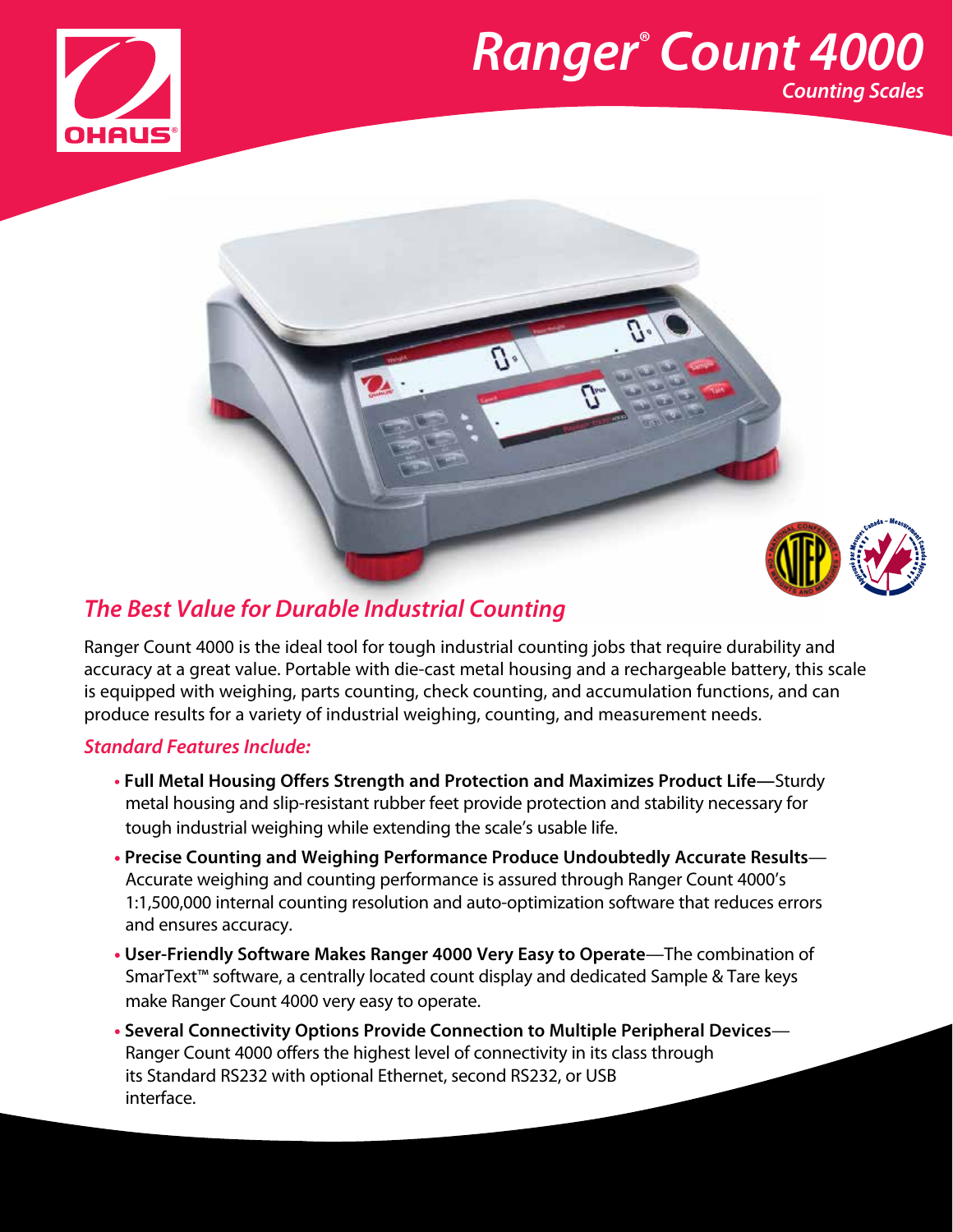# *Ranger® Count 4000 Counting Scale*

### **Metal Housing Ensures Protection**

With die-cast sealed metal housing and slip-resistant rubber feet, Ranger Count 4000 was built to maximize product life and withstand heavy duty use and ensure accurate operation in industrial environments.

## **Precise Counting and Weighing Performance**

The high resolution Ranger Count 4000 has a 1:30,000 display resolution and 1:1,500,000 internal counting resolution. It also features advanced auto-optimization software which recalculates the average piece weight as the overall weight increases, ensuring accuracy and minimizing counting errors.

Ranger Count 4000 also offers a 30 item library data storage function that can store 12-digit part numbers, average piece weights, checkcounting or checkweighing parameters, tare weights and accumulated counts or weights for quick and simple retrieval of frequently used data.

## **Intuitive Software Supports Simple Navigation**

The inviting display and navigation make Ranger Count 4000 extremely simple to use. The three-window backlit LCD display includes a centrally-located count display as well as weight and piece weight displays. Eight function keys, including dedicated Sample and Tare keys, and full numeric keypad make setup and input operations simple and straightforward.

## **More Connectivity Options**

Ranger Count 4000 can be integrated into systems and connected to multiple peripheral devices through its standard RS232 with optional Ethernet, second RS232, or USB. Ranger Count 4000 can also support two-scale counting through the optional 2nd platform to support weighing jobs that require a higher capacity platform or additional platform space. Whether your data transfer requirements are simple or complex, Ranger Count 4000 offers the necessary functionality to meet your needs.

#### **Application Modes**

- **Weighing**—Determine the weight of items in the selected unit of measure.
- **Parts Counting**—Count samples of uniform weight.
- **Check Weighing/Counting**—Compare the weight/count of a sample against target limits.
- **Accumulation**—Totalization of weight and count. Calculates total accumulated weight and count of separate items





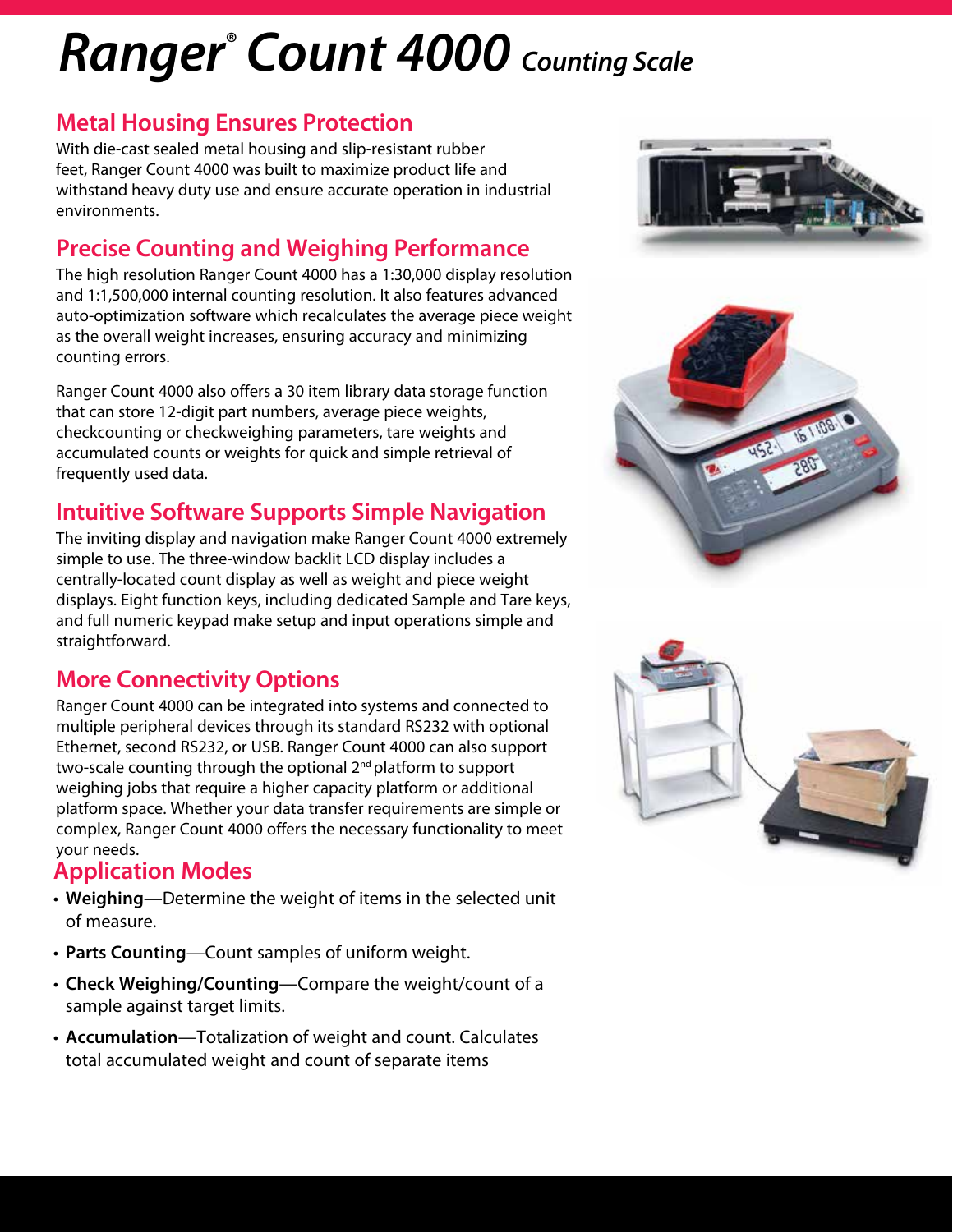## **Rapid Stabilization**

Ranger Count 4000 produces accurate results within one second. The rapid stabilization virtually eliminates your wait time and allows you to move at a pace determined by you and not your weighing equipment. Work efficiently and with confidence to ensure accurate results. Maximize your throughput without sacrificing accuracy with the Ranger Count 4000. ir<br>ne<br>...

## **Internal Power Supply and Rechargeable Battery**

Say goodbye to being restricted to working only near power outlets! Ranger Count 4000 is equipped with a rechargeable lead acid battery that can provide power for more than 210 hours! It can also be powered through the easy connect power cord that takes up minimal space and automatically adapts to different power line voltages and frequencies, eliminating disruptions in workflow due to power outages and shortages.



### **Metrology**

The Ranger Count 4000 meets the Class III requirements of OIML R76, NIST Handbook 44 and Canada Weights and Measures Regulations.

#### **Outline Dimensions**